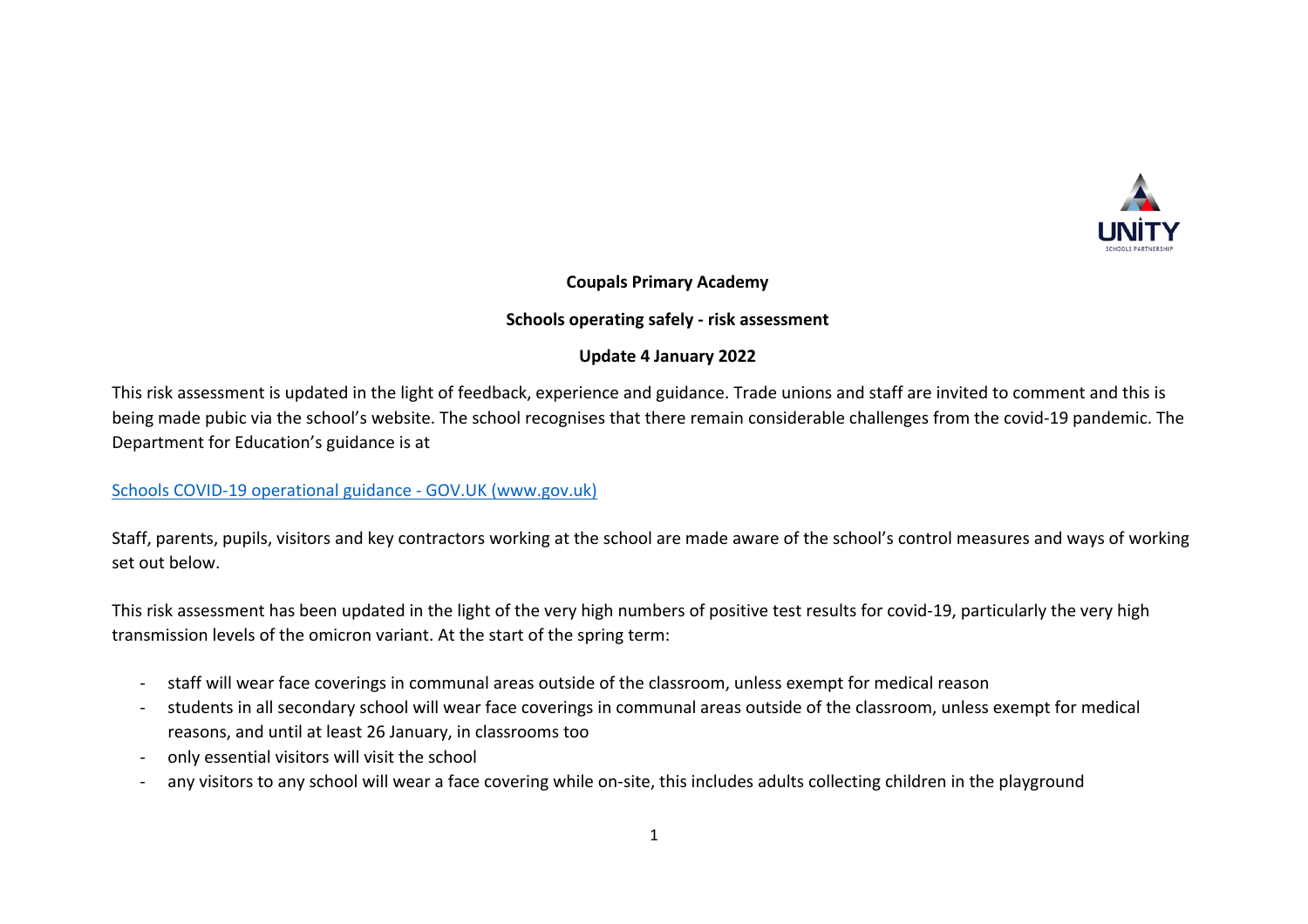large gatherings will not take place, so whole school assemblies will be online – senior leaders will consider carefully how best to hold whole staff training and meetings, and large parents' meetings

After school clubs/enrichment opportunities and wrap around care will not be banned but may be restricted when we are advised we should do so.

# **Control measures**

There are four key areas where more detail is provided below:

- 1. Ensure good hygiene for everyone.
- 2. Maintain appropriate cleaning regimes.
- 3. Keep occupied spaces well ventilated.
- 4. Follow public health advice on testing, self-isolation and managing confirmed cases of COVID-19.

## *1. Ensure good hygiene for everyone*

- Hand hygiene Frequent and thorough hand cleaning should continue to be regular practice. We will continue to ensure that pupils clean their hands regularly. This can be done with soap and water or hand sanitiser. We are refreshing the importance of these measures at the start of the term.
- Respiratory hygiene The 'catch it, bin it, kill it' approach continues to be very important (the e-Bug COVID-19 website contains free resources for you, including materials to encourage good hand and respiratory hygiene)
- Use of personal protective equipment (PPE) Most staff in schools will not require PPE beyond what they would normally need for their work. The guidance on the use of PPE in education, childcare and children's social care settings provides more information on the use of PPE for COVID-19.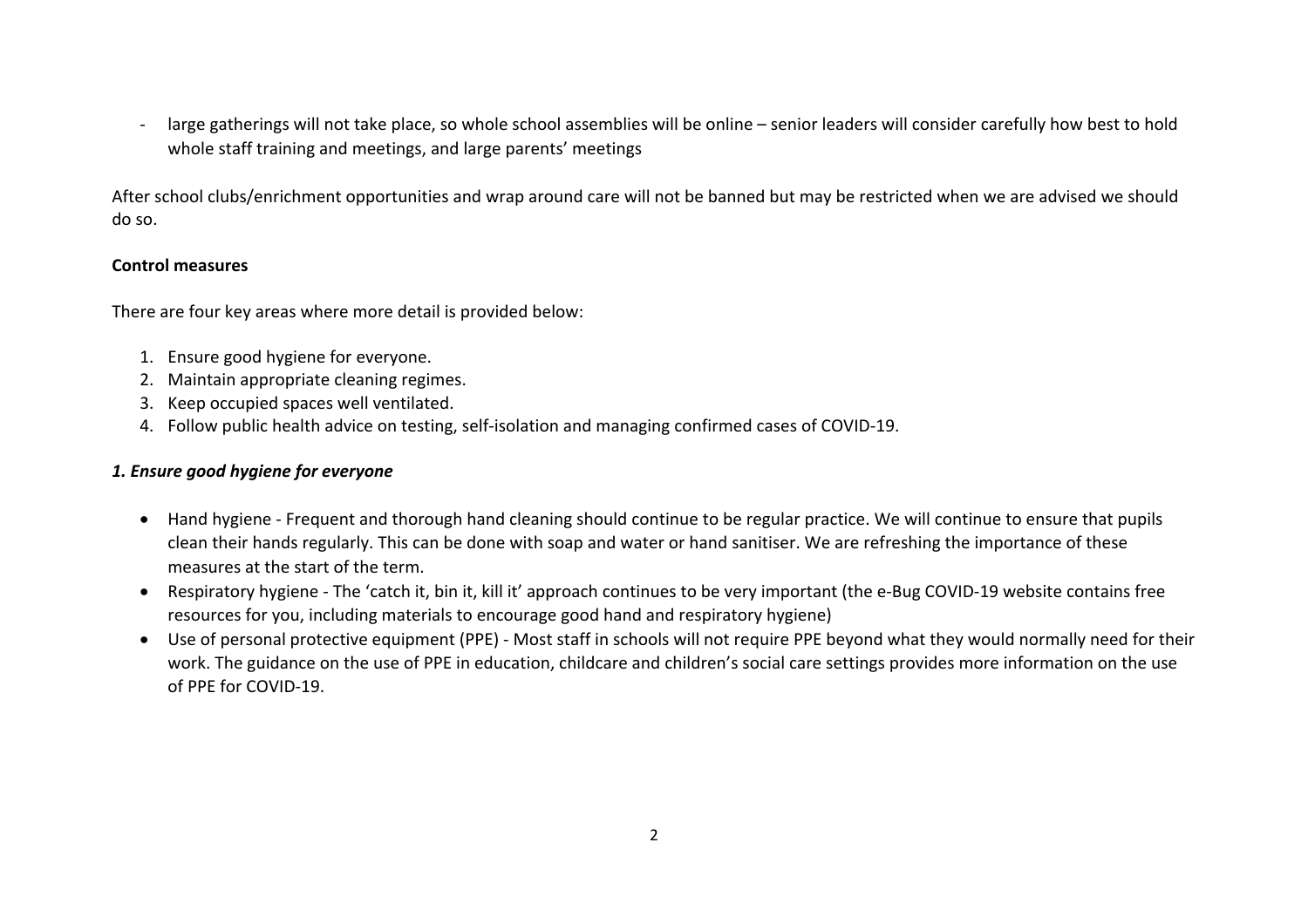### *2. Maintain appropriate cleaning regimes*

Our cleaning schedule includes daily cleaning of all areas and equipment, with a particular focus on frequently touched surfaces, using the Public Health England guidance on the cleaning of non-healthcare settings. We are refreshing the importance of vigilance and rigour both by the cleaning but also the additional cleaning generally contributed by all members of the school community in their workspaces

### *3. Keep occupied spaces well ventilated*

When the school is in operation, it is important to ensure it is well ventilated and that a comfortable teaching environment is maintained.

We have looked at any poorly ventilated spaces and taken steps to improve fresh air flow in these areas. We will give particular consideration when holding events where visitors such as parents are on site, for example, school plays.

Our ventilation is adjusted to increase the ventilation rate wherever possible and checked to confirm that normal operation meets current guidance and that only fresh outside air is circulated. Where systems cannot be adjusted to full fresh air, then systems will be operated as normal as long as they are within a single room and supplemented by an outdoor air supply.

Where possible, opening external windows improves natural ventilation, and opening internal doors (and some external opening doors) also assists with creating a throughput of air.

We are using the CO<sub>2</sub> monitors that the Department for Education have provided to all schools so that staff can identify where ventilation needs to be improved. We are exploring the latest suggestion from the Department for air purifiers where these are available for use in poorly ventilated areas of the school.

## *4. Following public health advice on testing, self-isolation and managing confirmed cases of covid-19*

The main symptoms of coronavirus (COVID-19) are:

a high temperature – this means you feel hot to touch on your chest or back (you do not need to measure your temperature)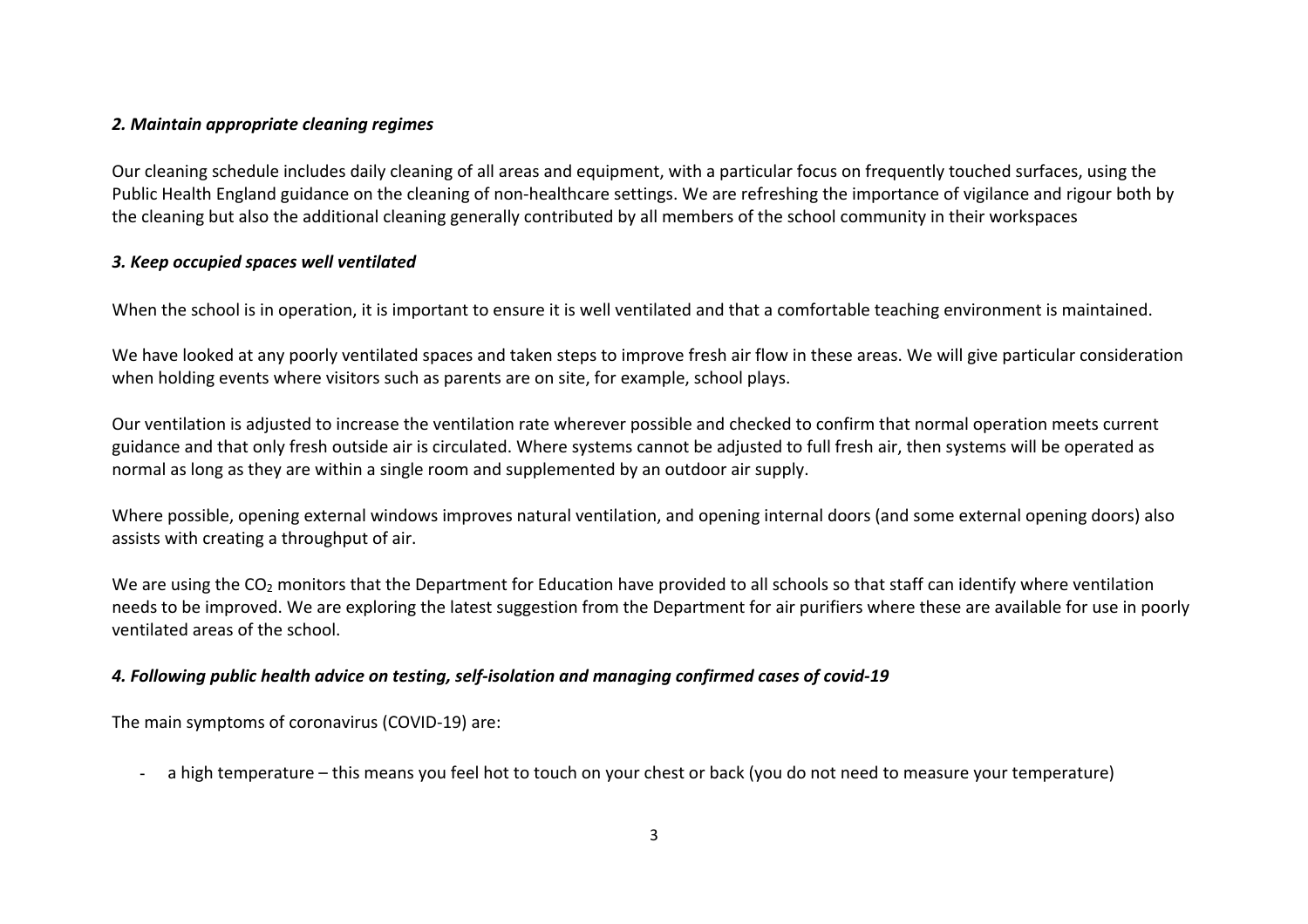- a new, continuous cough this means coughing a lot for more than an hour, or 3 or more coughing episodes in 24 hours (if you usually have a cough, it may be worse than usual)
- a loss or change to your sense of smell or taste this means you've noticed you cannot smell or taste anything, or things smell or taste different to normal

Schools no longer carry out contact tracing with close contacts now being identified via NHS Test and Trace.

Children over the age of 5 (up to 18 years, 6 months) and fully vaccinated adults (who have had 2 doses of an approved vaccine) who are identified as a contact of someone with COVID-19 do not have to self-isolate and are strongly advised to take a lateral flow test every day for 7 days and continue to attend their setting as normal, unless they have a positive test result. Pupils with SEND identified as close contacts should be supported by their school and their families to agree the most appropriate route for testing including, where appropriate, additional support to assist swabbing.

Adults who choose not to get vaccinated, will need to self-isolate if identified as a close contact of someone with COVID-19.

All adults and children that have a positive test for COVID-19 or are told to do by NHS Test and Trace should self-isolate. This means not leaving home because you have or might have coronavirus (COVID-19). This is a legal requirement.

If someone lives with someone who has symptoms or tested positive, they will need to self-isolate unless:

- they are fully vaccinated this means 14 days have passed since a second dose of an approved COVID-19 vaccine
- they are under 18 years and 6 months old

If someone who is fully vaccinated lives with someone who has symptoms or tested positive, whether or not they have symptoms, they are strongly advised to do daily rapid lateral flow tests (1 a day for 7 days), consider limiting contact with people who are at higher risk from COVID-19 and tell people who have been in close in close contact within the past 48 hours that they have been in close contact with people you have symptoms.

If someone tests positive, the self-isolation period includes the day symptoms started (or the day of the test if there weren't any symptoms) and next 10 full days. This will need to continue for longer if symptoms emerge or do not go away. The self-isolation can end after 7 days if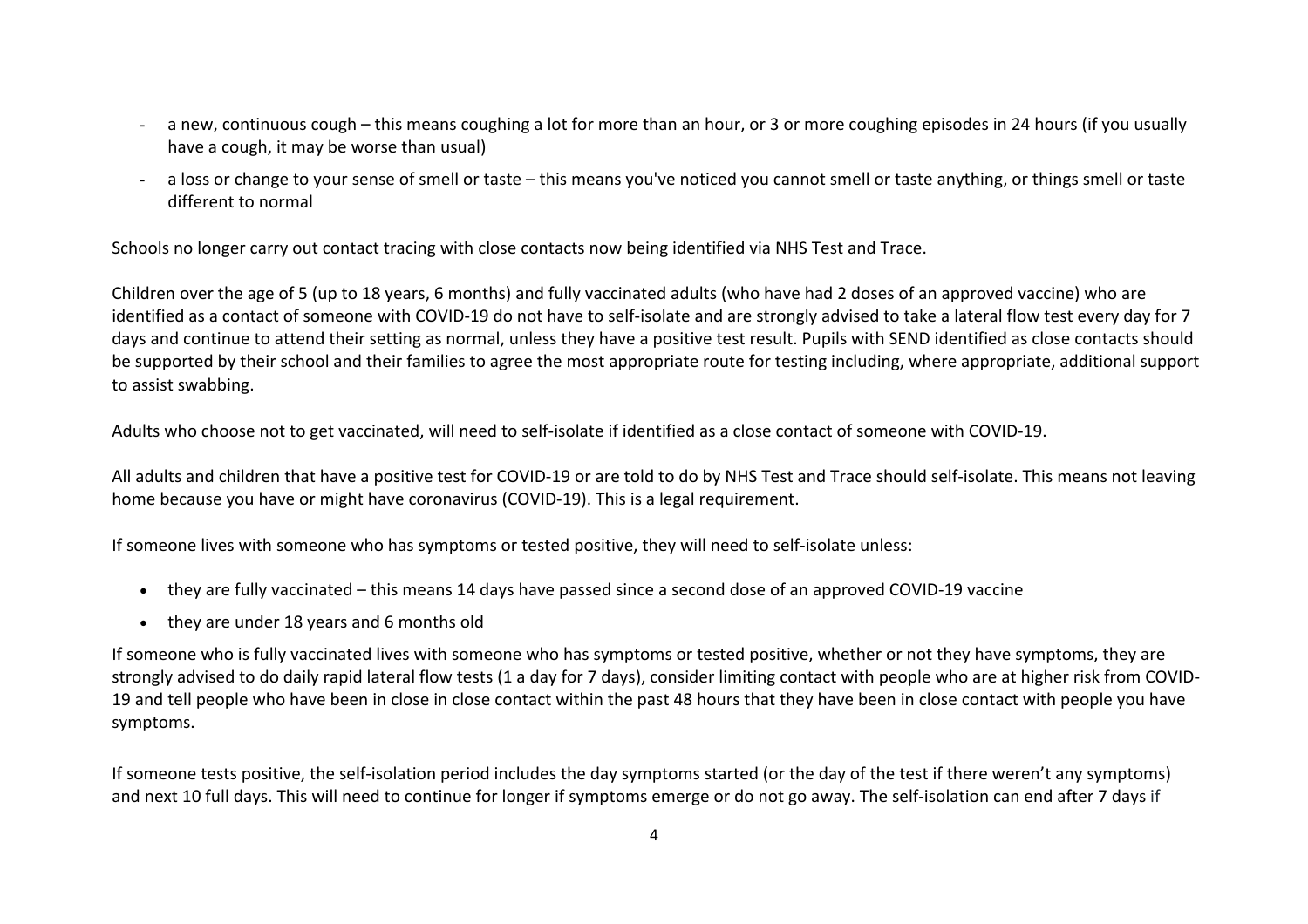rapid lateral flow tests on days 6 and 7 of the self-isolation period, with the tests at least 24 hours apart, are both negative and there is not a high temperature.

Self-isolating can stop after the 10 days if either there are no symptoms or the symptoms are limited to just a cough or changes to the sense of smell or taste as these can last for weeks after the infection has gone.

Where a member of the trust central team is a contact of a positive case, they will take greater care than usual when visiting schools if they are not required to self-isolate, such as holding meetings with social distancing and avoiding classrooms and the staff room.

If anyone in the school develops covid-19 symptoms, however mild, they will be sent home and they should follow public health advice. Not all coughs will be covid-19.

Everyone with symptoms should avoid using public transport and, wherever possible, be collected by a member of their family or household to return home.

If a pupil is awaiting collection, they should be left in a room on their own if possible and safe to do so. A window should be opened for fresh air ventilation if possible. Appropriate PPE should also be used if close contact is necessary. Any rooms they use should be cleaned after they have left.

In most cases, parents and carers will agree that a pupil with symptoms should not attend the school, given the potential risk to others. If a parent or carer insists on a pupil attending, we can take the decision to refuse the pupil if, in our reasonable judgement, it is necessary to protect other pupils and staff from possible infection with COVID-19. Any such would need to be carefully considered in light of all the circumstances and current public health advice.

All staff and secondary agreed children are asked to continue to use home testing kits test twice weekly at home. All secondary aged children will be asked to have a covid test on site at school at the start of the spring term.

Staff and pupils with a positive LFD test result should self-isolate. They will also need to get a free PCR test to check if they have COVID-19 via *Get a free PCR test* to check if you have coronavirus (COVID-19) - GOV.UK (www.gov.uk); whilst awaiting the PCR result, the individual should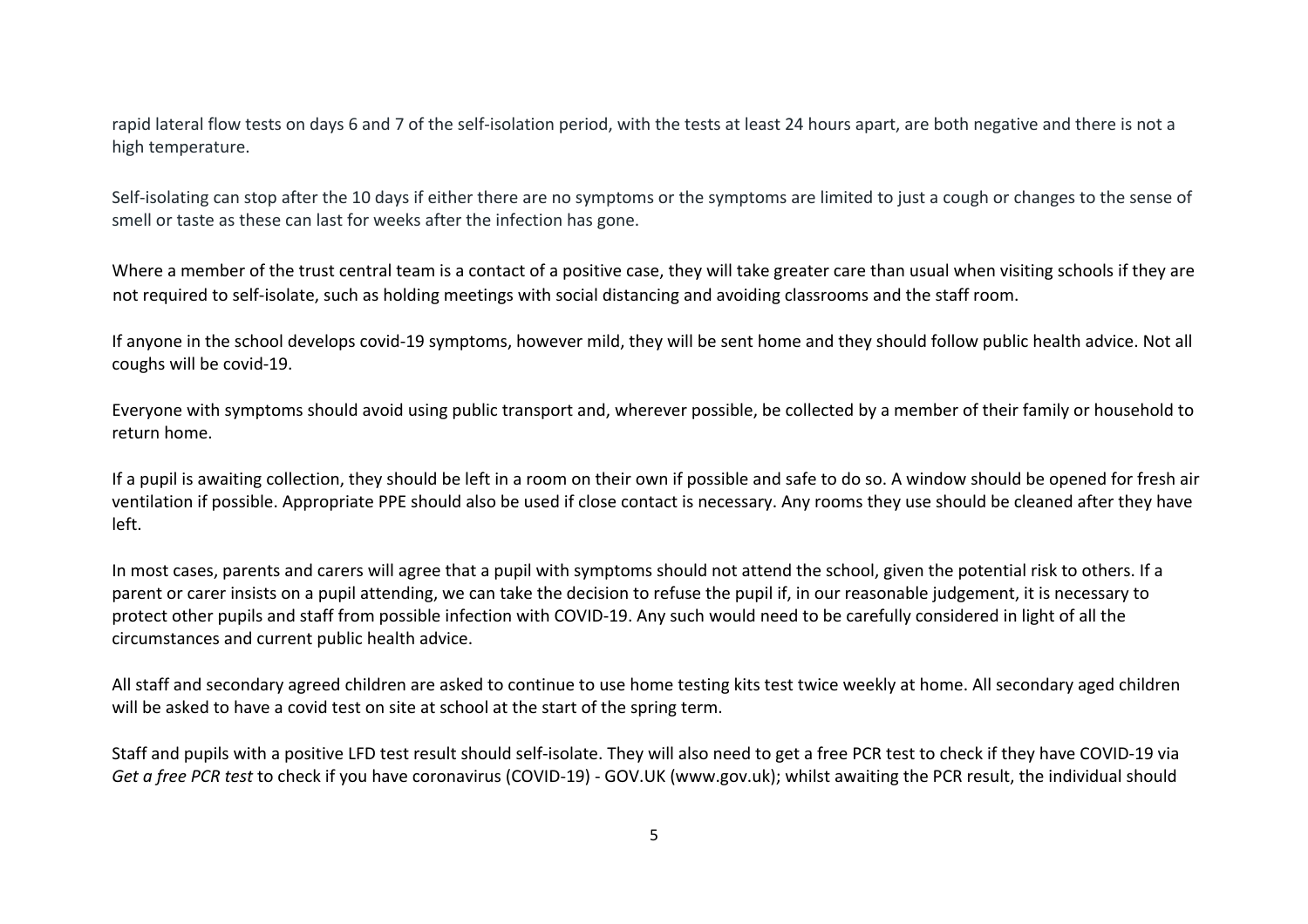continue to self-isolate; if the PCR test is taken within 2 days of the positive lateral flow test, and is negative, it overrides the self-test LFD test and the individual can return to school, as long as the individual doesn't have COVID-19 symptoms.

# **Other considerations**

- We will minimise the contact between year groups through zoning playground spaces at break and lunchtime and limit the staff that come into contact with these groups too
- We will continue to hold virtual or pre-recorded assemblies throughout January to avoid whole school mixing in the hall
- We encourage all staff and eligible pupils to take up the offer of two vaccinations, and adults the booster too; we do not keep a record of those who have been vaccinated and do not discriminate against those who have not had two vaccinations. Staff that have not had two vaccinations, and so would have to self-isolate if identified as a close contact of someone who tests positive, are asked to make their headteachers aware of this. We are supporting the vaccination of 12-15 year olds in schools. We appreciate that staff and pupils may require time off to attend vaccination appointments including booster appointments which will be authorised. We acknowledge that on occasion the vaccine can result in side effects which may trigger an absence for which allowances will be made.
- Face coverings should be worn in enclosed and crowded spaces where there is contact with people not normally met this includes public transport and dedicated transport to school or college.
- Staff from the central team that visit a school will wear a face covering in any congested area
- Public health advice will be sought if there are significant concerns, including as set out in the outbreak management plan below, or if a pupil, student, child or staff member is admitted to hospital with COVID-19.
- School attendance is mandatory for all pupils of compulsory school age and it is a priority to ensure that as many children as possible regularly attend school. Where a child is required to self-isolate or quarantine because of covid-19 in accordance with relevant legislation or guidance they are recorded as:
	- code X (not attending in circumstances related to covid-19)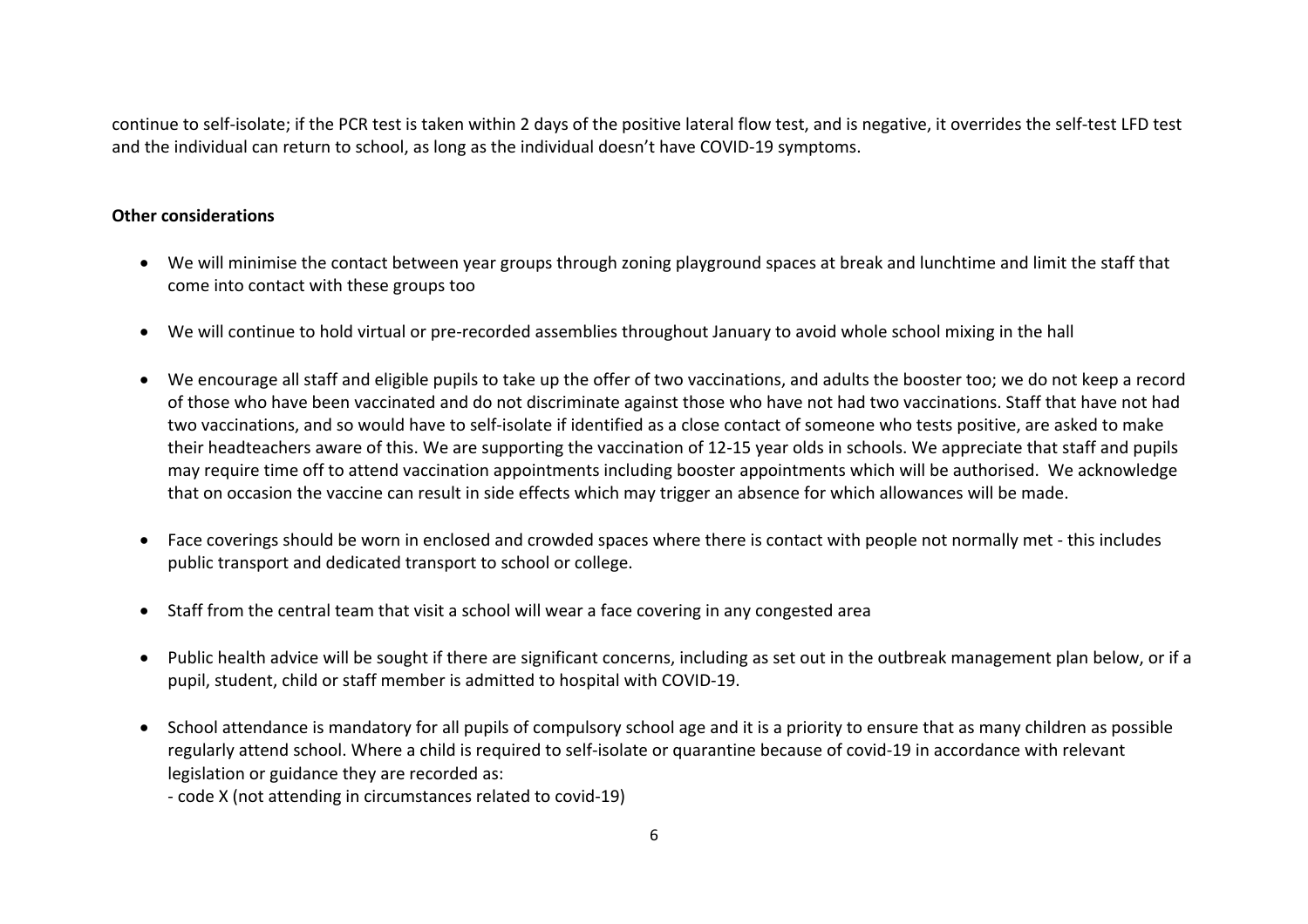- code I (illness) - where they are unable to attend because they have a confirmed case of covid-19

- for pupils abroad who are unable to return, code X is unlikely to apply - in some specific cases, code Y (unable to attend due to exceptional circumstances) will apply

- Travel and quarantine Parents travelling abroad should bear in mind the impact on their child's education which may result from any requirement to quarantine or isolate upon return, and avoid any travel that may be likely to involved reduced school attendance
- Remote education the school is maintaining its capacity to deliver high-quality remote education for the next academic year, including to support those who need to self-isolate because they have tested positive to work or learn from home if they are well enough to do so and for pupils who are abroad, and facing challenges to return due to covid-19 travel restrictions, for the period they are abroad; remote education provided will be equivalent in length to the core teaching pupils receive in school; where necessary, we expect to work collaboratively with families and put in place reasonable adjustments so that pupils with special educational needs and disabilities (SEND) can successfully access remote education.
- The HR team will assist with individual risk assessments for clinically extremely vulnerable (CEV) staff, pregnant staff and staff who have not / will not receive the vaccine due to various personal / medical reasons and identify themselves as requiring alternative safety measures to receiving the vaccine i.e. continued use of face coverings / PPE.
- School meals where a child is entitled to a Free School Meal, but is required to isolate or is not in school due to Covid19 a voucher will be provided to the family to cover the cost of the meal. School Administrators will apply for the vouchers via fsm@unitysp.co.uk
- A separate risk assessment will be carried out for each educational visit, extra-curricular provision, breakfast clubs and after school provision

#### **Outbreak management plan**

This outlines how our school will operate if any of the measures described below are recommended by Government or Public Health England for our area, or if any of these thresholds are reached: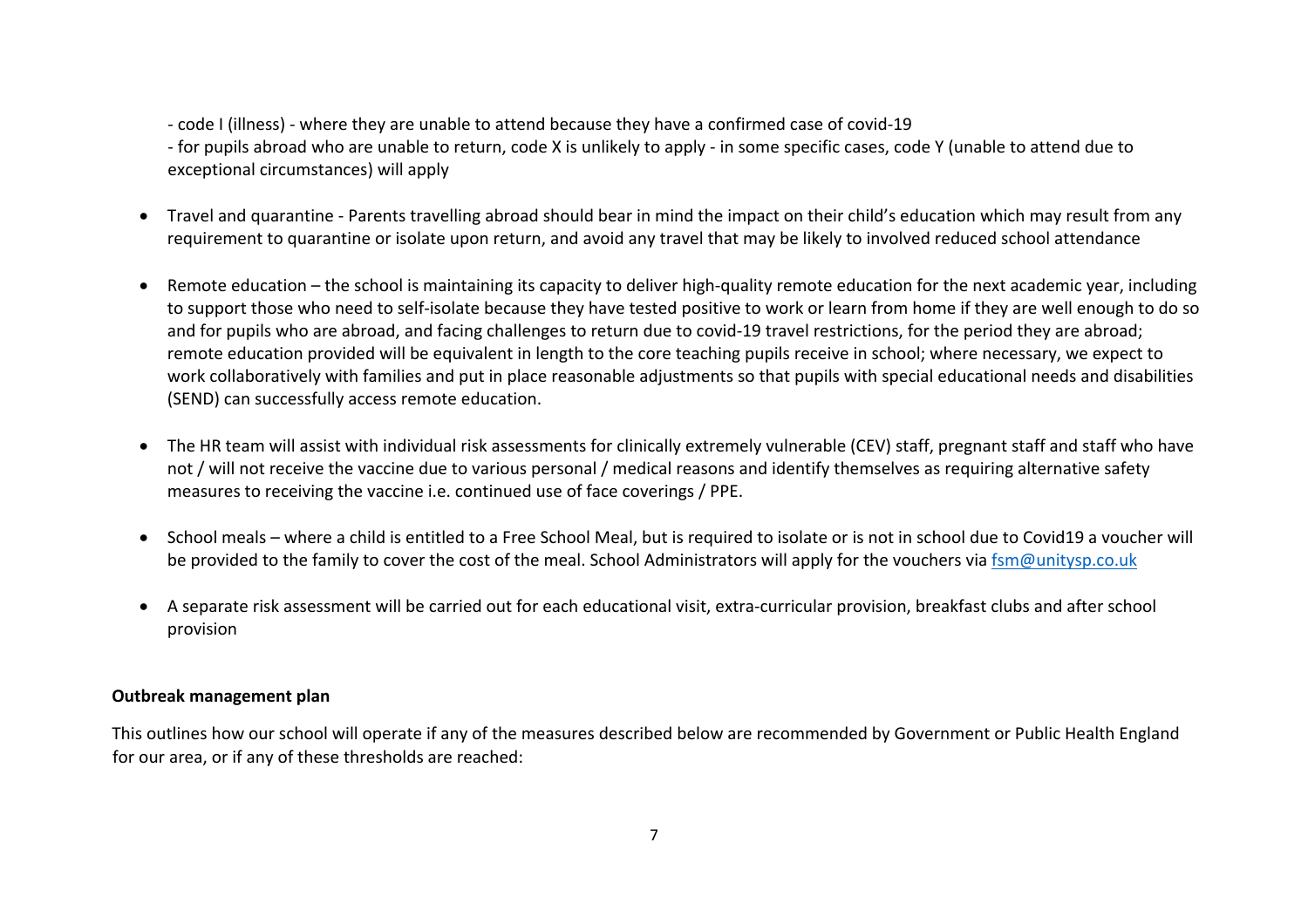- 5 children, pupils or staff, who are likely to have mixed closely, test positive for COVID-19 within a 10-day period
- 10% of children, pupils or staff who are likely to have mixed closely test positive for COVID-19 within a 10-day period
- For special schools, 2 children, pupils and staff, who are likely to have mixed closely, test positive for COVID-19 within a 10-day period

We consider close mixing to include:

- all in a nursery class
- a friendship group who often play together
- staff and children taking part in the same activity session together
- a class, form group or subject class
- a friendship group mixing at breaktimes
- sports team
- a group in an after-school activity
- a tutor offering one-to-one tuition to a child, or to multiple children at the same time

At the point of reaching a threshold, we will review and reinforce the testing, hygiene and ventilation measures already in place and consider:

- whether any activities could take place outdoors, including exercise, assemblies, or classes
- any ways to improve ventilation indoors, where this would not significantly impact thermal comfort
- one-off enhanced cleaning focussing on touch points and any shared equipment

We will seek additional public health advice from the DfE helpline (0800 046 8687, option 1) local public health, and consider the extent to which we additional actions should be taken because it is assessed that transmission is likely to be occurring in the schools. These actions could include the following. for a short period without having reached the outbreak stage

- further encouragement to students to undertake twice weekly rapid asymptomatic home testing and reporting
- temporarily reinstating face coverings for staff and secondary aged students in classrooms
- increased frequency of testing